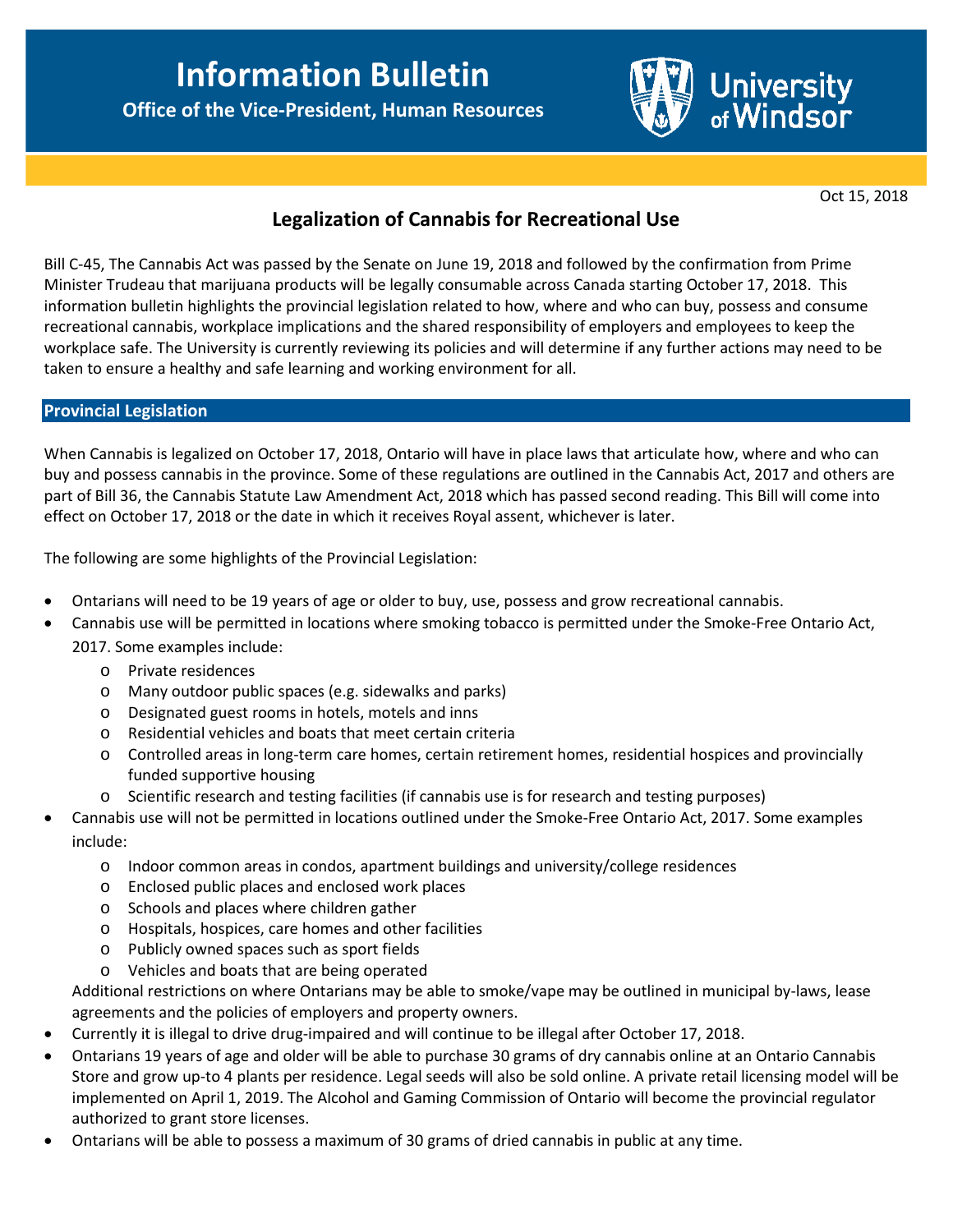• Ontario currently has strict rules in place to ensure workplace safety. Consuming recreational cannabis in the workplace is illegal today and will continue to be illegal after October 17, 2018.

Given the provincial legislation individuals 19 years of age or older will be permitted to smoke cannabis on campus only in clearly marked designated areas until 2020, when the University is expected to reach its goal of becoming a smoke-free campus.

## **Workplace Implications**

Impairment related to cannabis use is one of the top concerns identified by employers across Canada particularly as it relates to its potential impact on workplace safety (Conference Board of Canada). Someone who is impaired may have difficulties carrying out their work and may put themselves, their co-workers and the public in danger. The legalization of recreational cannabis has not changed the expectation and requirement that employees report to work fit for duty. In keeping with its obligations under the Occupational Health and Safety Act, the University requires that all employees (Faculty, Staff, Graduate and Teaching Assistants, Student Employees, etc.) report fit to work and remain fit to work. In

addition, individuals in safety-sensitive positions are not permitted to consume cannabis while at work. According to the Canadian Human Rights Commission, a safety-sensitive position can be defined as one that, if not performed in a safe manner, can cause direct and significant damage to property, and/or injury to the employee, others around them, the public and/or the immediate environment. Safety-sensitive positions include, but are not limited to the following:

- Campus Community Police
- Individuals working at heights
- Individuals who operate motor vehicles as part of their job duties
- Individuals working in labs
- Individuals working in a kitchen or serving/preparing food
- Individuals operating machinery or equipment of any kind

Impairment by cannabis in the workplace will be treated in the same manner as alcohol or any other drug-related use or impairment is currently treated.

The effects of THC (the component of cannabis responsible for the psychoactive effect typically

## **Cannabis – General Effects on the Body**

Cannabis can make some people feel relaxed and happy, but it can also cause confusion, drowsiness, forgetfulness, panic, delusions and distorted perceptions. Other general effects include:

- Dizziness, drowsiness, feeling faint/lightheaded, fatigue, headache
- Impaired memory, disturbances in attention, concentration including inability to think and make decisions
- Disorientation, feeling drunk, feeling abnormal or having abnormal thoughts, feeling "too high" and feeling an extreme slowing of time
- Suspiciousness, nervousness, episodes of anxiety similar to a panic attack, paranoia and hallucinations
- Impairment of motor skills and perception including falls
- Dry mouth, throat irritation, coughing
- Worsening of seizures
- Hypersensitivity including worsening of dermatitis or hives
- Nausea, vomiting
- Fast heartbeat

Source: Health Canada (2016)

referred as "high") on the human body are different and less predictable. The impairment effects of cannabis on the human body are dependent on how it enters the body:

- When inhaled, the chemicals in the smoke pass through the lungs into the blood which then carries the chemicals throughout the body and to the brain. The effects peak within 5 to 10 minutes and typically diminish over the next two hours.
- When ingested, the effects are delayed as the chemicals go through the digestive system. In these cases, the effects typically peak within 2 to 4 hours.

In addition to how cannabis is consumed, the duration of the "high" is impacted by the user's sensitivity to the effects of THC and the potency of the cannabis. Studies have shown, that the average potency of THC in cannabis today is almost 10%